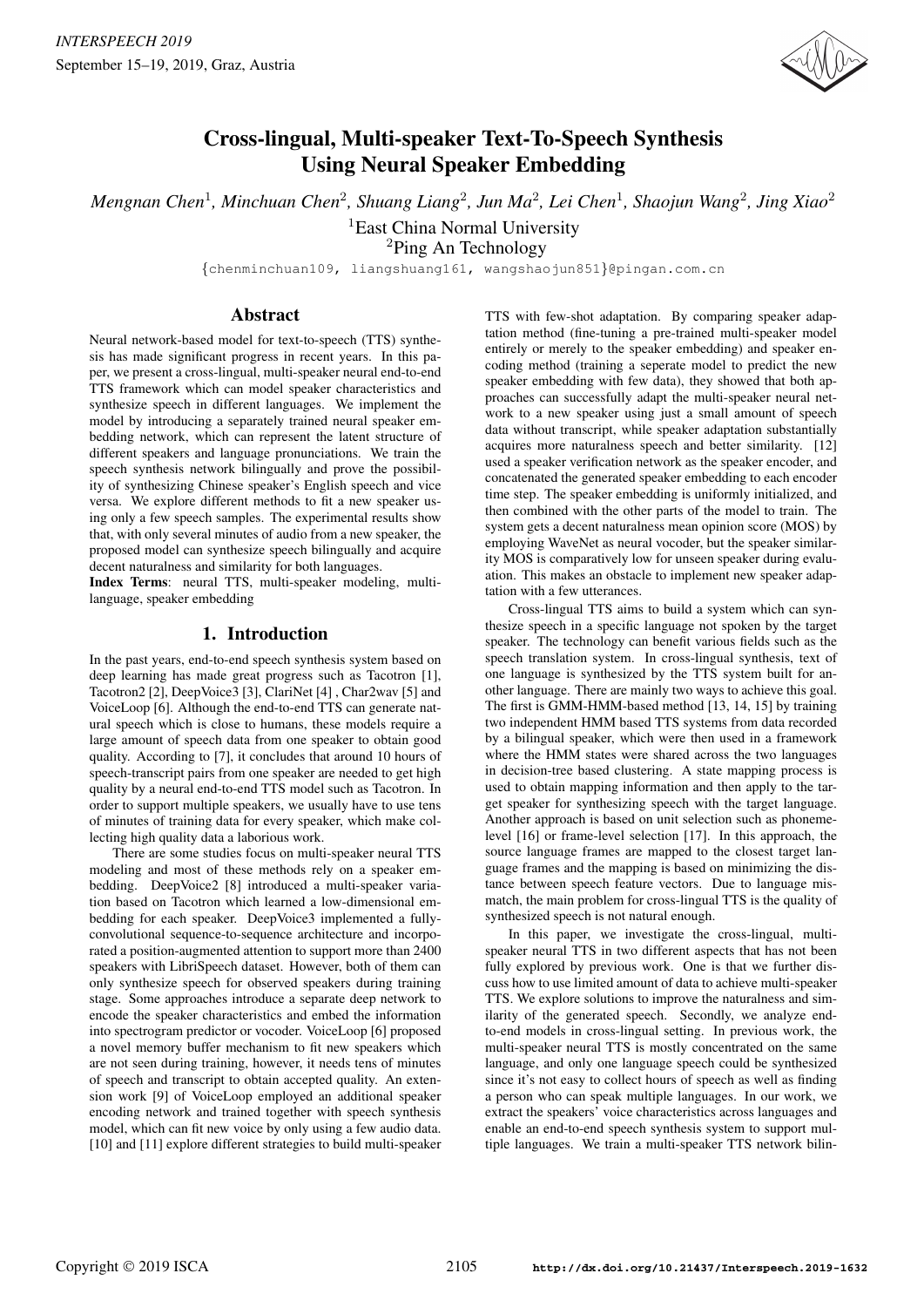

Figure 1: *System architecture.*

gually with monolingual speakers' dataset, although there is no speaker who speaks both English and Chinese, we can synthesize English audio spoken by Chinese speaker and vise versa with the proposed model.

The rest of the paper is organized as follows: Section 2 describes the architecture of cross-lingual multi-speaker neural TTS system. Section 3 presents the experiments and subjective evaluation results. We make a brief conclusion in Section 4.

# 2. System Architecture

Our system consists of three parts, illustrated in Figure 1: (1) a speaker encoder converts speech into speaker embedding, (2) a sequence-to-sequence network that converts phoneme sequence to mel-spectrogram which is conditioned on speaker embedding and (3) a vocoder that transforms the mel-spectrogram to audio.

## 2.1. Neural Speaker Encoder

The speaker encoder extracts acoustic features to produce utterance-level speaker embedding, which is used to condition mel-spectrogram generation network on the desired speaker' voice signal. The structure of the speaker encoder follows the ResCNN in [18] as depicted in Figure 2, which captures the characteristics of speech across both speakers and languages. In this work, the filter size of convolution layers is 64, 128, 256, and 512, respectively. Raw audio is first preprocessed and then fed into the ResBlock. The activations with variable length are averaged along time dimension with a temporal average layer. The pooling layer extract remarkable features and then performs an affine transformation. The affine transformation layer is used to project the utterance-level representation into a 256-dimension embedding. The output is regularized by length normalization to generate speaker embedding which captures speaker characteristics and language pronunciations from the latent space.

We firstly train the speaker embedding network separately on a speaker verification task with softmax loss, and then finetune the whole model with triplet loss [19] which maps speech into a feature space where the distances correspond to speaker similarity. The triple loss takes three samples as input: an anchor, a positive example, and a negative example as shown in Figure 3. During training stage, the model operates on pairs of speaker embeddings by maximizing the cosine similarities of embedding pairs from the same speaker (anchor and positive example), and minimizing those from different speakers (anchor and negative example). That is:

$$
Loss = \sum_{i=1}^{N} [\left\| f_i^a - f_i^p \right\|_2^2 - \left\| f_i^a - f_i^n \right\|_2^2 + \alpha]_+ \tag{1}
$$

where  $f_i^a$ ,  $f_i^p$  and  $f_i^n$  are anchor, positive and negative speaker embedding,  $\alpha \geq 0$  is a constant [19]. As mentioned in [18], the



Figure 2: *Speaker encoder. "average" denotes average the variable length tensor along the time dimension, "ln" denotes length normalization.*

method transfers well across spoken languages which are vastly different, so it's suitable for multiple languages transformation and can model speaker's voice bilingually, such as Chinese and English.

#### 2.2. Mel-Spectrogram Generation Network

The mel-spectrogram generation network is similar to Tacotron2 [2], a sequence-to-sequence model with attention mechanism which predicts the corresponding mel-spectrogram with a sequence of character/phoneme as an input. The speaker embedding is served as a condition to the spectrogram predictor with specific speaker characteristics. An embedding vector of the speaker is concatenated with the mel-spectrogram generation network by different strategies (described in Section 3.3.2). In our work, four approaches were experimented to embed the speaker feature vectors into the neural network.

### 2.3. Vocoder

We used Griffin-Lim [20] to transform the predicted melspectrogram into the corresponding audio. It's an inversion algorithm converts spectrograms to time-domain waveforms by iteratively estimating the unknown phases. In our work, the number of iterations is set to 60 to obtain acceptable quality.

# 3. Experiments

We first describe the datasets used in our experiment. Then we introduce each part of the proposed model seperately and discuss different training stratagies. The subjective evaluation result is presented at last.

#### 3.1. Dataset

We use two public datasets of English and Chinese for training the mel-spectrogram generation network. For English, we use VCTK corpus [21] which contains 44 hours of clean audio from 109 speakers with various accents. Each speaker recorded 400 sentences. A subset of Free ST Chinese Mandarin Corpus [22] is used for Chinese dataset, which contains 855 speakers and recorded in silent environment, each speaker includes 120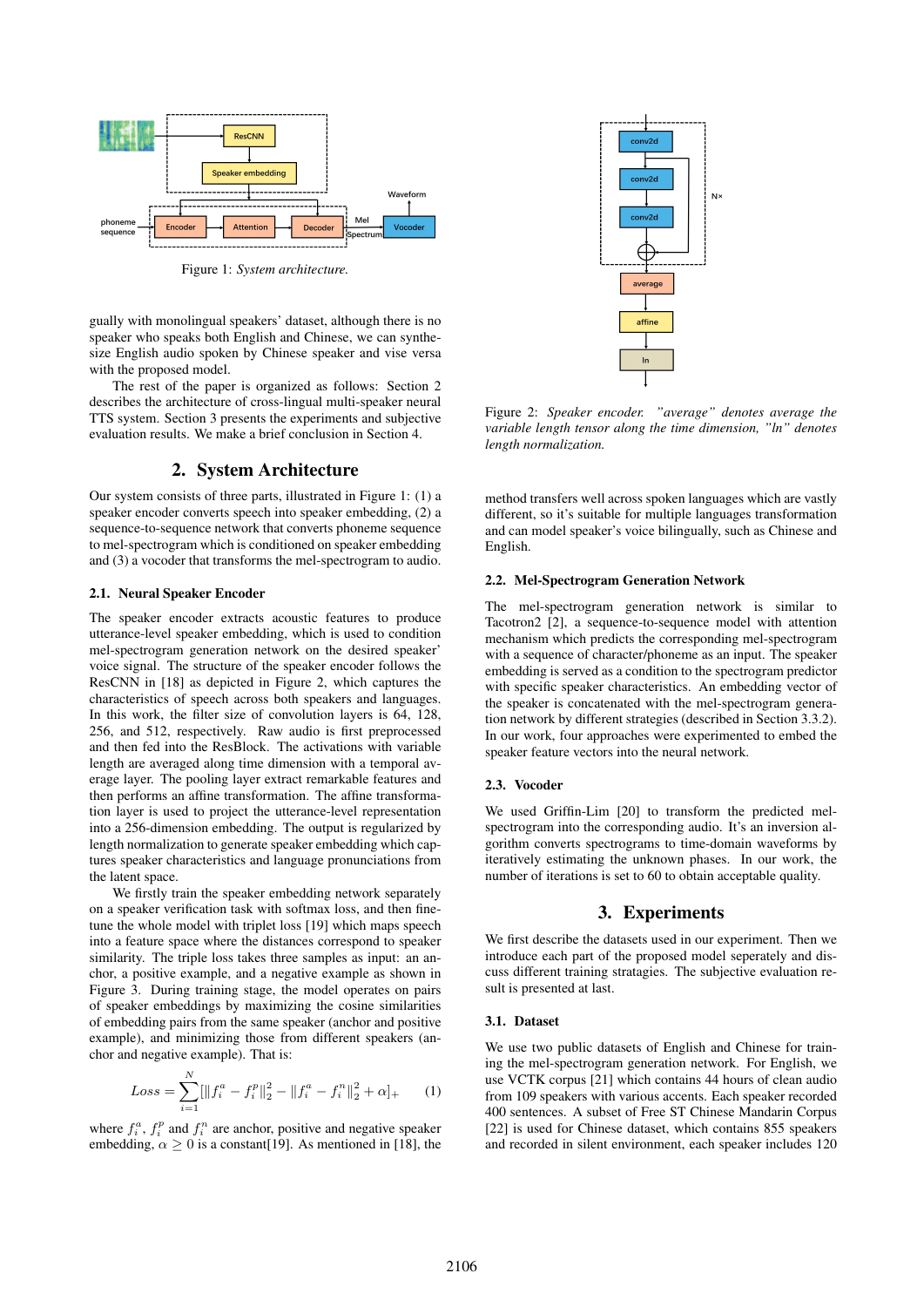sentences. We also use the CMU Arctic dataset [23] which includes 7 speakers with different accents and an internal Chinese dataset includes 7 speakers with high quality speech of Mandarine for validation and testing. We downsample the audio to 16kHz and trim leading and tailing silence.

We split these datasets for training and testing: 337 Chinese speakers and 109 English speakers are used for training the multi-speaker model, 8 Chinese speakers and 8 English speakers are used for validation. We choose 2 Chinese, 2 English speakers for testing (Seen) and 3 Chinese, 3 English speakers for new speaker adaptation (Unseen), all have similar distribution with training dataset in terms of gender and accent.

We use the epitran IPA library [24] to convert English and Chinese transcripts to International Phonetic Alphabet (IPA), which improves the pronunciation accuracy and unifies phonetic transcriptions of different languages.

#### 3.2. Training Cross-lingual, Multi-speaker TTS

In our proposed method, the speaker encoder and the melspectrogram generation network can be trained in parallel. Our speaker encoder follows the model structure in [18] and the two monolingual datasets are used for training. The speaker encoder is trained in two stages: Firstly, we pre-train the speaker encoder for 10 epochs with softmax loss and using a minibatch size of 32 as it converge to an approximate local optimal point, then the model is fine-tuned with triple loss for 10 epochs using a minibatch size of 64. The loss of the pre-trained model reduced substantially which improves the similarity MOS of the entire multi-speaker TTS.

For mel-spectrogram generation network, we follow the specifications mentioned in Tacotron2 [2] and minimize the ground truth mel-spectrogram and the predicted melspectrogram with L2 loss. We normalize the mel-spectrograms to [-4, 4] in preprocess in order to reduce blurriness in synthesized audio. In order to increase the accuracy of stop-token prediction, we assign a weighted penalty 20 for misclassification. We use the Adam optimizer with learning rate decay, which starts from 1e-3 and is reduced to 1e-5 after 50k steps. The network is trained with a batch size of 32 with an Nvidia V100 GPU. We uses the L2 regularization to improve the model's generalization ability.

We use grapheme-to-phoneme (G2P) library to convert transcripts to the corresponding phoneme sequence. The Chinese and English pronunciations can be identified with a unified phonetic system. For Chinese text, we first perform word segmentation which separates words and phrases with specific symbols in order to improve speech fluency. The phoneme sequences are fed to the encoder of mel-spectrogram generation network as input. The mel-spectrogram generation network is conditioned on the speaker embedding produced by the speaker encoder with different strategies.

#### 3.3. Model Implementation

#### *3.3.1. Speaker encoder*

We first train the model with English (VCTK corpus) dataset only. In order to enable the speaker encoder to capture the speaker characteristics across languages, then we mix Chinese (ST corpus) with English (VCTK corpus) data to build a bilingual dataset for training. The selected audios which are all clean enough and have many variants of accent.

As shown in Figure 4, the different training sets have significant impact on speaker embedding. In our experiment, speak-



Figure 3: *Triplet Loss. The training goal is to maximize the distance of embeddings from the same speaker, and pull away the speaker embeddings of different speakers as far as possible.*



Figure 4: *t-SNE visualization of speaker embeddings extracted by speaker encoder with respect to VCTK and MIX.*

ers of different languages can be magnificently separated in latent space after 65k training steps. We observe that the learned speaker embedding can represent the relation between pronunciations across the two languages, although English and Chinese have different phoneme sets and English is a stress language while Mandarin is a tonal language. We perceive the sounds were properly approximated from one language to another by means of the similarity between the articulatory features of the two languages. We also find that for the bilingual speaker voice generated by our model, it imposes the effect of his/her mother tongue while speaking another language, when synthesizing an English speaker's Chinese, the speech has an English accent as called first language accent effect. We observe the phonemes with similar pronunciation are inclined to stay closer than the others across the two languages. Although some phoneme-to-phoneme mappings are not exactly match between English and Chinese phoneme sets in terms of IPA, phonemes of one language are mapped to the closest sounding of the primary language depending on the training dataset.

#### *3.3.2. Condition on speaker embedding*

We try four ways to condition the mel-spectrogram generation model on speaker embedding: (1). Concatenate speaker embedding to each time step of the encoder; (2). Add an affine transformation to speaker embedding, then splicing to each time step of the encoder; (3). Initialize the encoder with the speaker embedding; (4). Initialize the decoder with speaker embedding.

Our experiments show that the timbre of the synthesized speech is inconsistent if the speaker embedding is simply concatenated to each time step of the encoder. The voice generated by the same speaker embedding is sometimes changeable, but it's significantly improved by the other three methods. We then initialize the encoder with speaker embedding, the synthesized audio has obvious background noise, which leads to bad voice quality. This may be caused by the mismatch of speaker embedding which represents acoustic feature while the encoder of Tacotron is fed linguistic sequences as input. Next, we add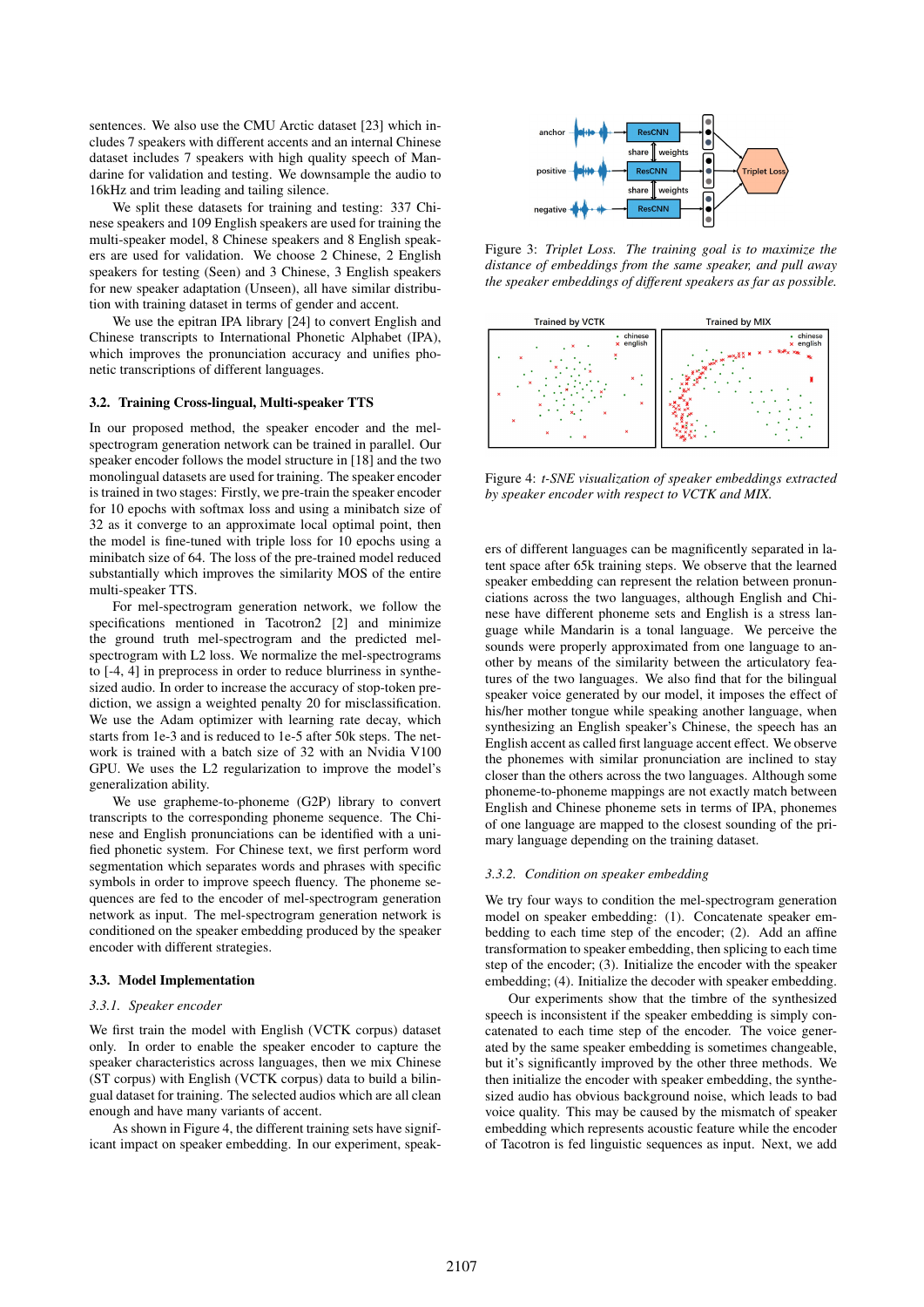an affine transformation to the speaker embedding and concatenated to every time step of the encoder, it really stabilizes the voice and make the speech more fluent. Lastly, we initialize the decoder with speaker embedding which improves generalization and acquires better audio quality. In our final model, we combine the method (2) and (4): the speaker embedding after an affine transformation then concatenated to each time step of the encoder as well as initialize the decoder.

#### *3.3.3. Pre-training decoder*

In training stage, the amount of training data for each speaker is comparatively small in our multi-speaker TTS. In order to improve the audio quality and ease the requirement for paired (audio, text) training dataset, we follow the training strategy as mentioned in [7], which pre-trains the Tacotron2 decoder seperately. During pre-training, the goal of the decoder is to predict the next frame for learning the acoustic information of melspectrogram with teacher forcing. This alleviates the workload of the decoder and leads to faster convergence for the entire model. In our experiment, after pre-training the decoder with the mixed data, we trained the whole model with VCTK corpus and the mixed dataset, respectively.

#### 3.4. Evaluation of Synthesized Speech

We evaluate the quality of the generated samples by conducting MOS text using the crowdMOS framework [25]. In our test, we use 48 utterances to evaluate naturalness and 40 utterances to evaluate speaker similarity<sup>1</sup>.

#### *3.4.1. Speech naturalness*

Each utterance is listened by at least 20 subjects whose first language is Chinese and are well educated in English. The subjects are asked to rate the naturalness of generated utterances on a five-point Likert scale (1:Bad, 2:Poor, 3:Fair, 4:Good, 5:Excellent). We construct an evaluation set of 800 phrases which do not appear in the training sets and randomly select sentences for testing. This testing set is divided to two subsets: one consists of speakers included in the training set (Seen), the other consists of those held out (Unseen). The sets are constructed of 4 Seen (2 English, 2 Chinese) and 6 Unseen (3 English, 3 Chinese) speakers. For Seen speakers, we randomly choose one utterance to compute the speaker embedding. For Unseen speakers, we use about 3 minutes (30 utterances) audio for prediction. The results are shown in Table 1, the MOS score of the multi-speaker TTS model is 3.76 for Seen speakers and 3.60 for Unseen speakers. Since we used Griffin-Lim vocoder, the naturalness MOS is relatively low comparing with other work [12]. It's helpful to get more natural synthesized voice with neural vocoder such as WaveNet, WaveGlow etc.

### *3.4.2. Speech similarity*

In similarity test, a subject is presented with a pair of utterances comprises a real utterance recorded by a speaker and another real or synthesized utterance from the same speaker. The similarity MOS test uses five-scale-score for evaluation (1: Not at all similar, 2: Slightly similar, 3: Moderately similar, 4: Very similar, 5: Extremely similar). As shown in Table 2, the similarity MOS for Seen and Unseen speakers are both above 3.4 and very closely, which demonstrates the model can primely generalize

Table 1: *Speech naturalness Mean Opinion Score (MOS) with 95% confidence intervals.*

| <b>Evaluation Type</b> | <b>MOS</b>      |
|------------------------|-----------------|
| Ground truth           | $4.511 + 0.33$  |
| Seen                   | $3.762 + 0.458$ |
| Unseen                 | $3.601 + 0.427$ |

Table 2: *Speech similarity Mean Opinion Score (MOS) with 95% confidence intervals.*

| <b>Evaluation Type</b> | <b>MOS</b>      |
|------------------------|-----------------|
| Ground truth           | $4.788 + 0.254$ |
| Seen                   | $3.418 + 0.449$ |
| Unseen                 | $3.453 + 0.39$  |

to the new speakers.

## *3.4.3. Cross-lingual synthesis*

To evaluate the ability of Cross-lingual synthesizing, we choose 4 speakers (2 English and 2 Chinese) in training data and 4 new speakers (2 English and 2 Chinese) for validation. English sentences were synthesized by the speaker who spoken Chinese and vice versa. Table 3 shows the result, which indicates that the speaker embbedings properly represent the pronunciations across the two languages.

Table 3: *Speech naturalness and similarity Mean Opinion Score (MOS) of cross-lingual speakers with 95% confidence intervals.*

| <b>Evaluation Type</b> | MOS               |
|------------------------|-------------------|
| Naturalness-Seen       | $3.590 + 0.432$   |
| Similarity-Seen        | $3.418 + 0.389$   |
| Naturalness-Unseen     | $3.312 + 0.363$   |
| Similarity-Unseen      | $3.165 \pm 0.459$ |

As each speaker has extremely limited monolingual data and with a simple vocoder, the generated audio results lower voice quality comparing with single speaker model. It can be improved by conditioning the synthesizer on independent speaker with more high quality data and using neural vocoder. The accent of different language speakers has a certain impact and one solution is to add accent embeddings for languages. We leave this as our future work.

# 4. Conclusions

In this paper, we present a cross-lingual multi-speaker TTS to model speech across languages. This model combines a seperately trained speaker encoder network with a neural TTS synthesis network and a Griffin-Lim vocoder. The model is able to generate decent quality speech for both speakers seen during training and speakers never seen before. Our result shows that the multi-speaker TTS model can extract the speaker characteristics as well as language pronunciations with speaker embbeding from the latent space. This model can generate speech of arbitrary utterance in various speaker's voice. We also verified that with small amount of audio data, our proposed approach can well handle cross-lingual tasks.

<sup>1</sup>Audio samples: https://cnlinxi.github.io/speech\_ demo/publications/cross\_multi\_tts